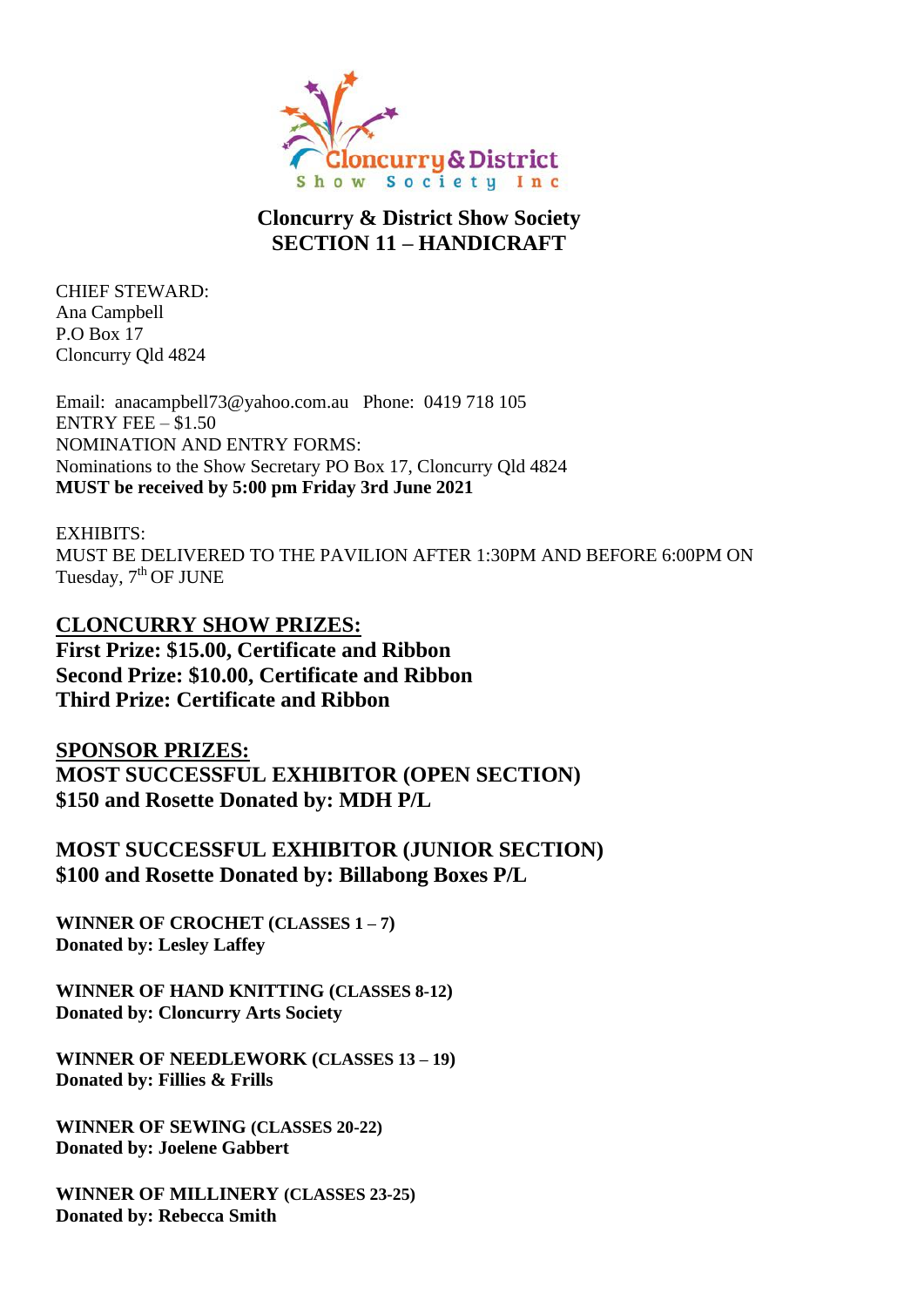**KRISTINE HASTED MEMORIAL TROPHY WINNER OF PATCHWORK AND QUILTING (CLASSES 26-27 & 29-33) Donated by: Perry Hasted**

**WINNER OF LARGE PATCHWORK (CLASS 28) Donated by: Cloncurry Quilting Inc.**

**WINNER OF JEWELLERY & SILVERSMITHING (CLASSES 34-35) Donated by: Brenda Bulley**

**WINNER OF VARIETY OF CRAFT(CLASSES 36-41) Donated by: O'Brien Family**

**WINNER OF CARD MAKING & SCRAPBOOKING (CLASSES 42-44) Donated by: Lilly Jane**

**WINNER OF WOODWORK (45) Donated by: Cloncurry Constructions**

**WINNER OF HARD CRAFT (46-47) Donated by: Brown Welding & Diesel Services**

**BEVERLY DAVIS MEMORIAL TROPHY WINNER OF JUNIOR SECTION (CLASSES 48-66) Donated by: Louise Campbell**

**WINNER OF JUNIOR SECTION – WOODWORK AND METALWORK (CLASSES 51-52 & 59-60) Donated by: Cloncurry Constructions**

**WINNER OF QCWA PRIMARY PRODUCT OF THE YEAR Donated by: Cloncurry QCWA (CLASSES 67-68)**

#### **CONDITIONS OF ENTRY:**

- **1. ALL ENTRIES MUST BE THE COMPETITORS OWN UNAIDED WORK**
- **2. AN ENTRY TAG SHOWING - NAME, ADDRESS, SECTION AND CLASS MUST BE ATTACHED TO EACH ARTICLE**
- **3. WHILST ALL CARE IS TAKEN, COMPETITORS SHOULD MAKE THEIR OWN ARRANGEMENTS FOR INSURANCE OF EXHIBITS**
- **4. No exhibits previously entered in the Cloncurry Show Society's competition will be accepted**
- **5. Exhibits cannot be entered in more than one class**
- **6. Exhibits in collections are not eligible to compete in single classes**
- **7. Classes to be further classified at the discretion of the Chief Steward, where entry numbers warrant further division.**
- **8. Quilts may be moved between classes at the discretion of the Chief Steward.**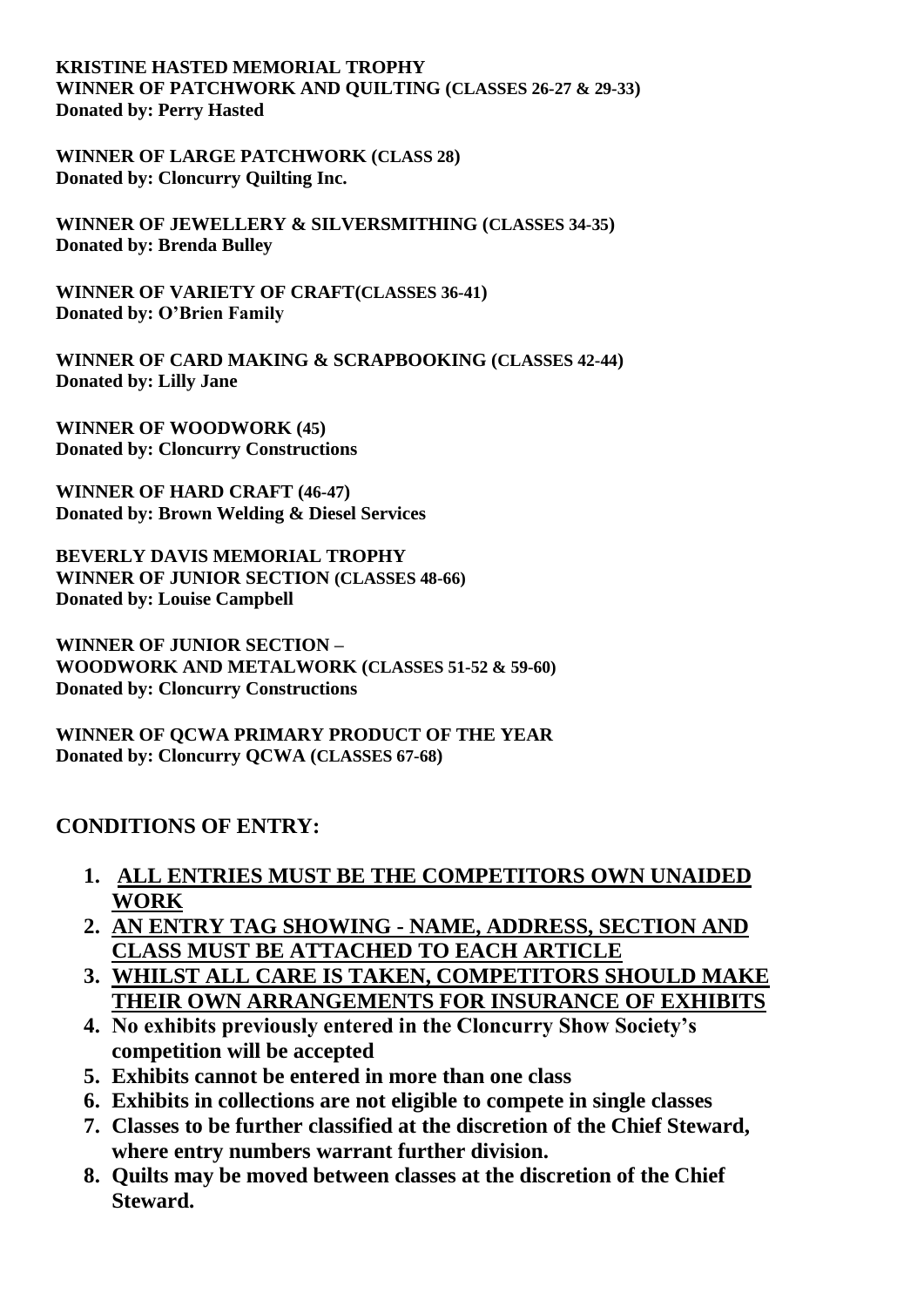## **CLASSES OPEN SECTION**

### **CROCHET**

- 1. Table centre or runner (fine cotton)
- 2. Table centre or runner (coarse cotton)
- 3. Domestic article, example tea cosy, cushion
- 4. Knee rug or shawl up to 125cm
- 5. Any large article, example bedspread, rug, tablecloth
- 6. Child's garment
- 7. Adult's garment

# **HANDKNITTING**

- 8. 3-piece baby set
- 9. Child's garment (any medium)
- 10. Adult's garment (any medium)
- 11. Domestic garment, example tea cosy, cushion
- 12. Soft Toy up to 46cm

## **NEEDLEWORK**

- 13. Soft Toy up to 46cm example teddy bear, dressed doll
- 14. Article of candle wicking
- 15. Framed long stitch
- 16. Framed tapestry
- 17. Article of cross stitch
- 18. Article of hand embroidery
- 19. Article of machine embroidery

# **SEWING**

- 20. Child's garment
- 21. Adult's garment
- 22. Variety of sewing not previously mentioned

### **MILLINERY**

- 23. Hat
- 24. Fascinator
- 25. Variety of millinery not previously mentioned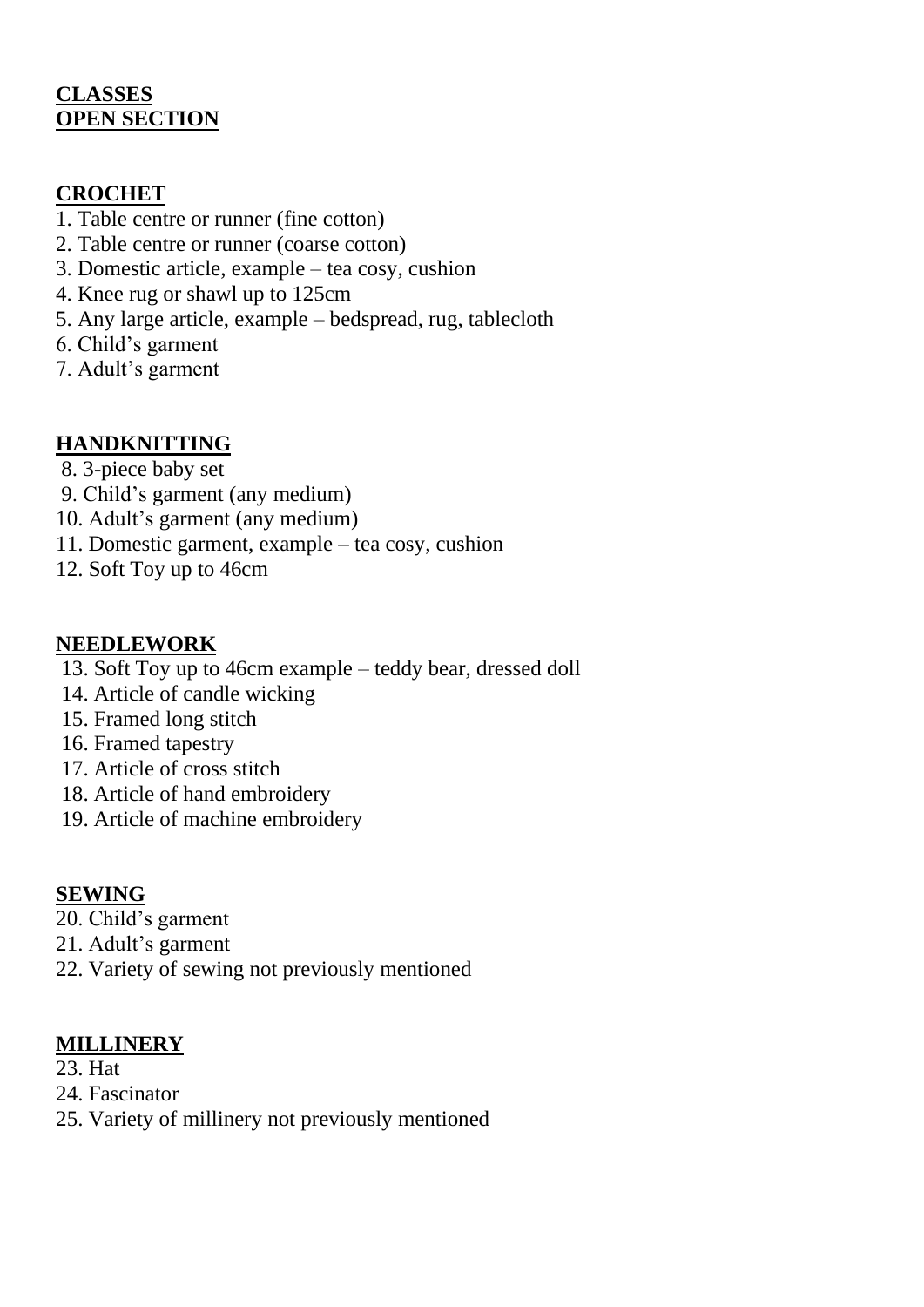# **PATCHWORK AND QUILTING**

- 26. Article of small patchwork–quilt (no side larger than 75cm)
- 27. Article of medium patchwork–quilt (no side larger than 175cm)
- 28. Article of large patchwork–quilt (all sides larger than 175cm)
- 29. Article of patchwork–cushion, apron, wall hanging etc.
- 30. Article of appliqué
- 31. Article of hand quilting
- 32. Any quilt made by a person who has not won a prize
- 33. Novice quilts for quilters with less than 3 years' experience

## **JEWELLERY & SILVERSMITHING**

34. Item of silversmithing

35. Item of handcrafted jewellery

## **FETE CRAFT**

36. Fete article (value not to exceed \$10 when finished)

## **VARIETY OF CRAFT**

- 37. Item from recycled material (any medium)
- 38. Item of painted rocks
- 39. Item of folk art

40. Item of pottery, ceramics, or china painting – to be divided according to the number of entries received

41. Variety (soft craft not previously mentioned)

# **CARD MAKING, SCRAPBOOKING & COLOURING IN**

- 42. Card making
- 43. Scrapbooking
- 44. Colouring in

# **WOODWORK**

45. Item of woodwork

### **HARD CRAFT**

- 46. Item of metalwork
- 47. Variety (hard craft not previously mentioned)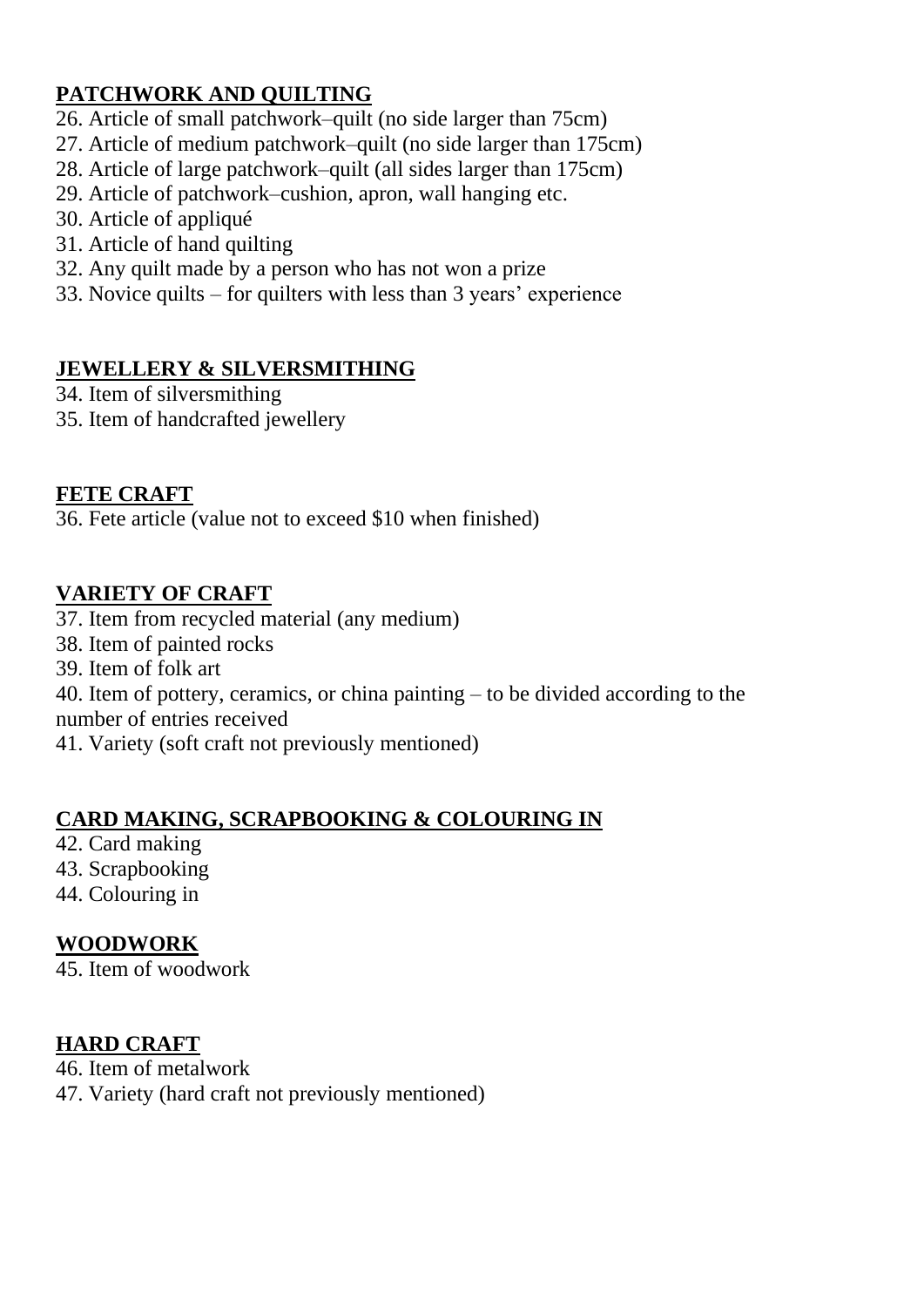# **JUNIOR SECTION**

#### **5 years and under (age of competitor to be attached to article submitted)**

- 48. Lego or Duplo
- 49. Play dough
- 50. Interesting item made from recycled material

#### **6-12 years (age of competitor to be attached to article submitted)**

- 51. Item of woodwork
- 52. Item of metalwork
- 53. Item of sewing
- 54. Item of knitting or crochet
- 55. Lego construction
- 56. Any model from kit e.g. plane, train
- 57. Item of scrapbooking
- 58. Any craft not previously mentioned

#### **13 - 17 years (age of competitor to be attached to article submitted)**

- 59. Item of woodwork
- 60. Item of metalwork
- 61. Item of sewing
- 62. Item of knitting or crochet
- 63. Lego construction
- 64. Any model from kit e.g. plane, train
- 65. Item of scrapbooking
- 66. Any craft not previously mentioned

#### **QCWA CLONCURRY – PRODUCT OF THE YEAR**

- 67. Any Item of Craft Senior
- 68. Any Item of Craft Junior

Each year the QCWA nominates a Primary product of the year to study and encourage members to collaborate and expand their knowledge in fun and interesting ways through crafting using the product as the theme.

This year the Primary Product is the Pineapple, a fruit with amazing health benefits for immunity, inflammation, digestion and circulation. It is also such a beautiful fruit, lovely colour and style! Pineapple shoes, lanterns, cake, hats and only limited by imagination! – We'd like to see what you can do with a pineapple for your muse